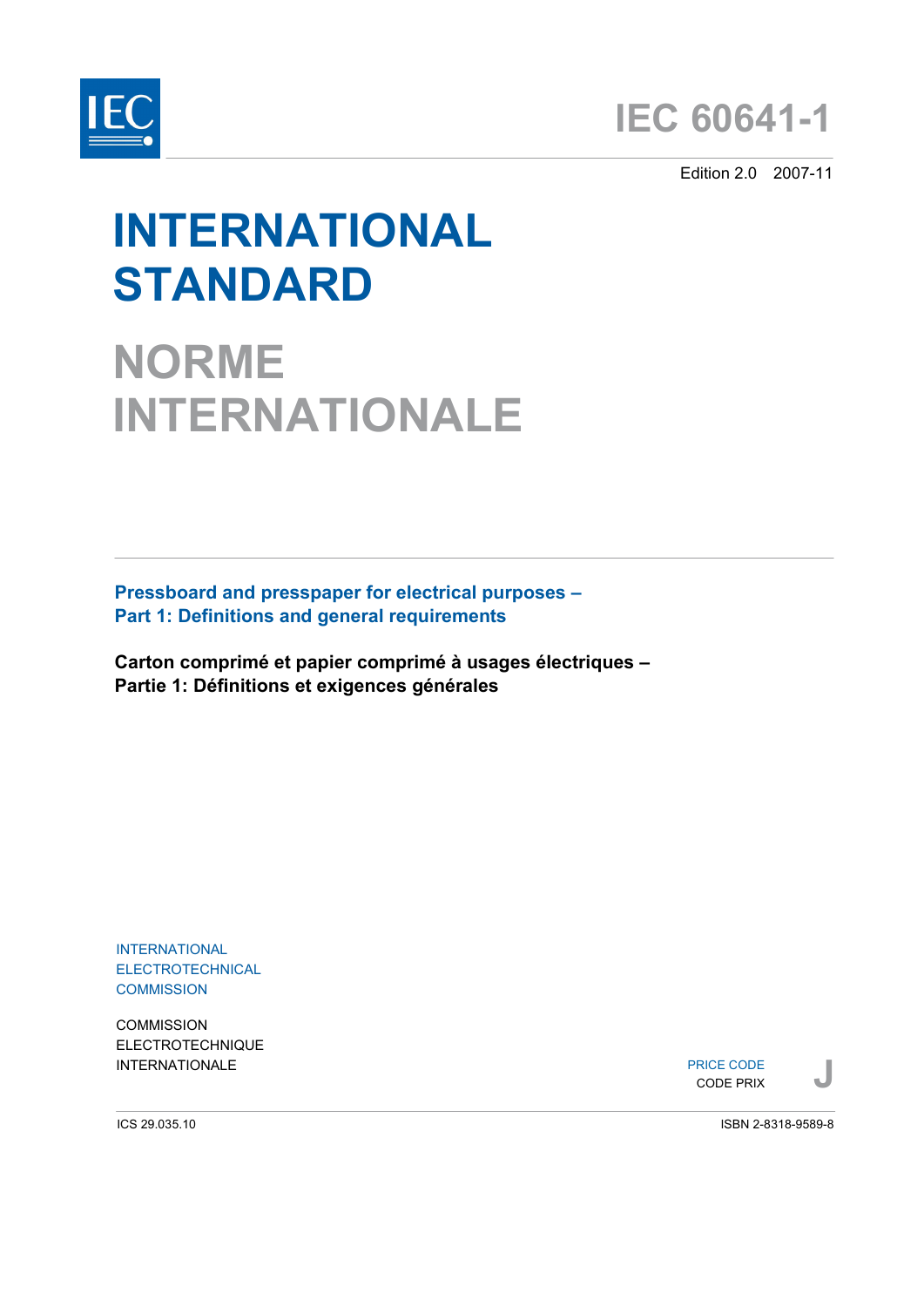## **CONTENTS**

|--|

| $\mathbf{1}$   |     |  |  |
|----------------|-----|--|--|
| $2^{\circ}$    |     |  |  |
| 3              |     |  |  |
| $\overline{4}$ |     |  |  |
|                | 4.1 |  |  |
|                | 4.2 |  |  |
|                |     |  |  |
| 5              |     |  |  |
| 6              |     |  |  |
|                |     |  |  |
|                |     |  |  |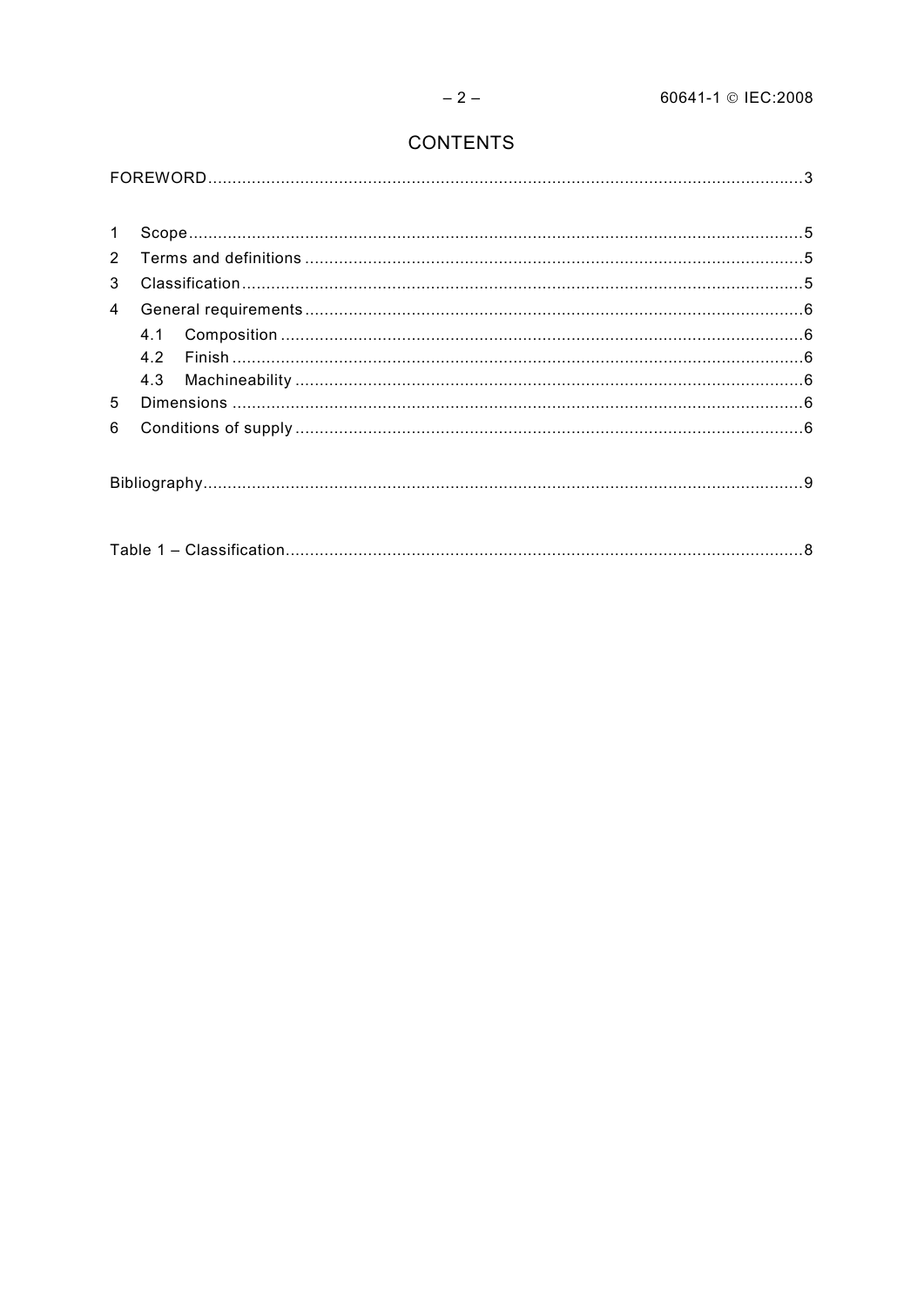## <span id="page-2-0"></span>INTERNATIONAL ELECTROTECHNICAL COMMISSION  $\frac{1}{2}$  ,  $\frac{1}{2}$  ,  $\frac{1}{2}$  ,  $\frac{1}{2}$  ,  $\frac{1}{2}$  ,  $\frac{1}{2}$

## **PRESSBOARD AND PRESSPAPER FOR ELECTRICAL PURPOSES –**

#### **Part 1: Definitions and general requirements**

#### FOREWORD

- 1) The International Electrotechnical Commission (IEC) is a worldwide organization for standardization comprising all national electrotechnical committees (IEC National Committees). The object of IEC is to promote international co-operation on all questions concerning standardization in the electrical and electronic fields. To this end and in addition to other activities, IEC publishes International Standards, Technical Specifications, Technical Reports, Publicly Available Specifications (PAS) and Guides (hereafter referred to as "IEC Publication(s)"). Their preparation is entrusted to technical committees; any IEC National Committee interested in the subject dealt with may participate in this preparatory work. International, governmental and nongovernmental organizations liaising with the IEC also participate in this preparation. IEC collaborates closely with the International Organization for Standardization (ISO) in accordance with conditions determined by agreement between the two organizations.
- 2) The formal decisions or agreements of IEC on technical matters express, as nearly as possible, an international consensus of opinion on the relevant subjects since each technical committee has representation from all interested IEC National Committees.
- 3) IEC Publications have the form of recommendations for international use and are accepted by IEC National Committees in that sense. While all reasonable efforts are made to ensure that the technical content of IEC Publications is accurate, IEC cannot be held responsible for the way in which they are used or for any misinterpretation by any end user.
- 4) In order to promote international uniformity, IEC National Committees undertake to apply IEC Publications transparently to the maximum extent possible in their national and regional publications. Any divergence between any IEC Publication and the corresponding national or regional publication shall be clearly indicated in the latter.
- 5) IEC provides no marking procedure to indicate its approval and cannot be rendered responsible for any equipment declared to be in conformity with an IEC Publication.
- 6) All users should ensure that they have the latest edition of this publication.
- 7) No liability shall attach to IEC or its directors, employees, servants or agents including individual experts and members of its technical committees and IEC National Committees for any personal injury, property damage or other damage of any nature whatsoever, whether direct or indirect, or for costs (including legal fees) and expenses arising out of the publication, use of, or reliance upon, this IEC Publication or any other IEC Publications.
- 8) Attention is drawn to the Normative references cited in this publication. Use of the referenced publications is indispensable for the correct application of this publication.
- 9) Attention is drawn to the possibility that some of the elements of this IEC Publication may be the subject of patent rights. IEC shall not be held responsible for identifying any or all such patent rights.

International Standard IEC 60641-1 has been prepared by IEC technical committee 15: Solid electrical insulating materials.

This second edition cancels and replaces the first edition published in 1979 and amendment 1 (1993). This edition constitutes a technical revision.

The main changes with respect to the previous edition are listed below:

- the kind of surface finish shall no longer be specified in the standard;
- fixed nominal thicknesses have been replaced by preferred thicknesses;
- types B.6 and P.6 have been replaced, but the designations have been kept;
- types B.7 and P.7 have been deleted.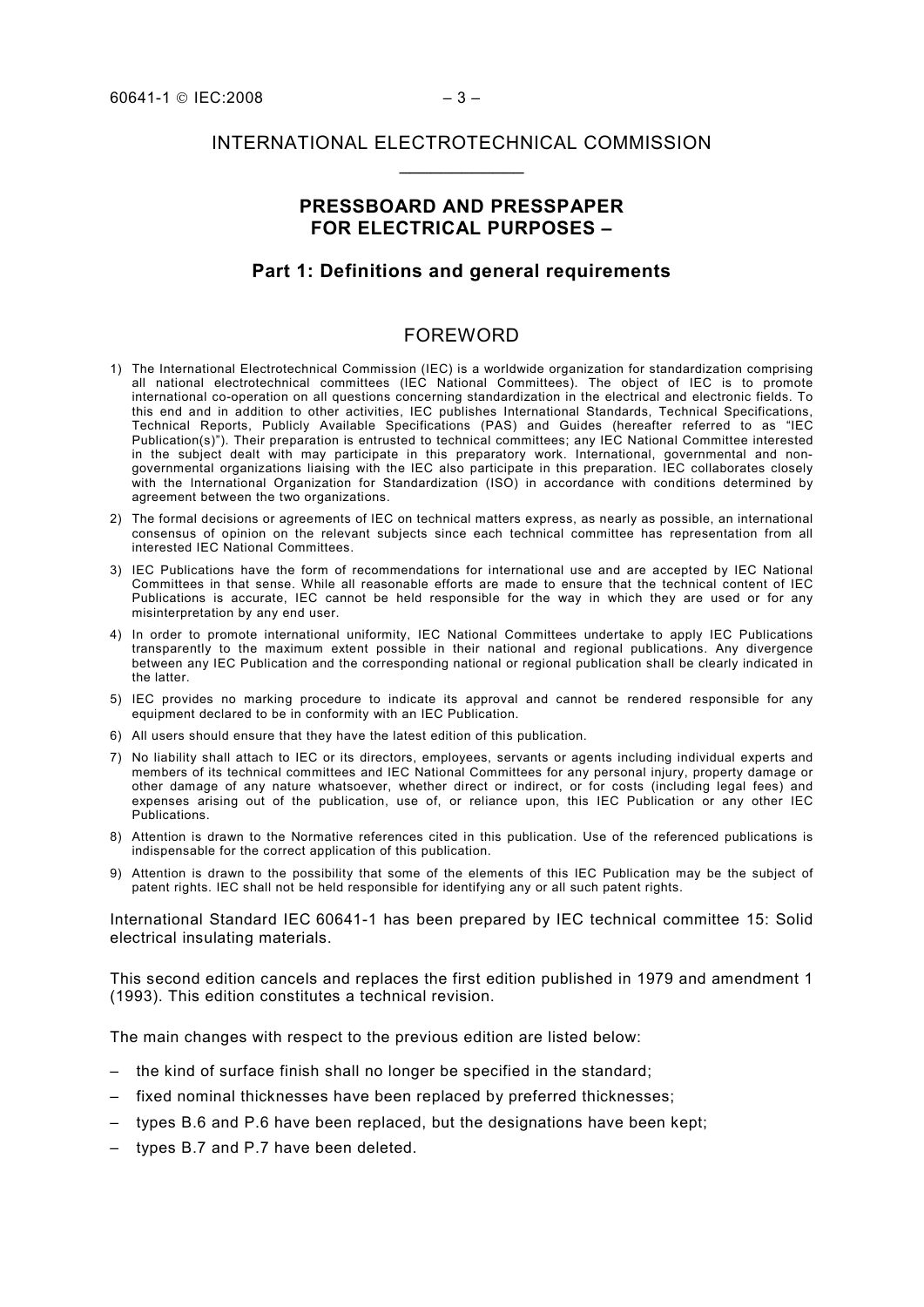This bilingual version (2008) replaces the English version.

The text of this standard is based on the following documents:

| CDV        | Report on voting |
|------------|------------------|
| 15/352/CDV | 15/388/RVC       |

Full information on the voting for the approval of this standard can be found in the report on voting indicated in the above table.

The French version of this standard has not been voted upon.

This publication has been drafted in accordance with the ISO/IEC Directives, Part 2.

A list of all the parts in the IEC 60641 series, under the general title *Pressboard and presspaper for electrical purposes*, can be found on the IEC website.

The committee has decided that the contents of this publication will remain unchanged until the maintenance result date indicated on the IEC web site under "http://webstore.iec.ch" in the data related to the specific publication. At this date, the publication will be

- reconfirmed,
- withdrawn,
- replaced by a revised edition, or
- amended.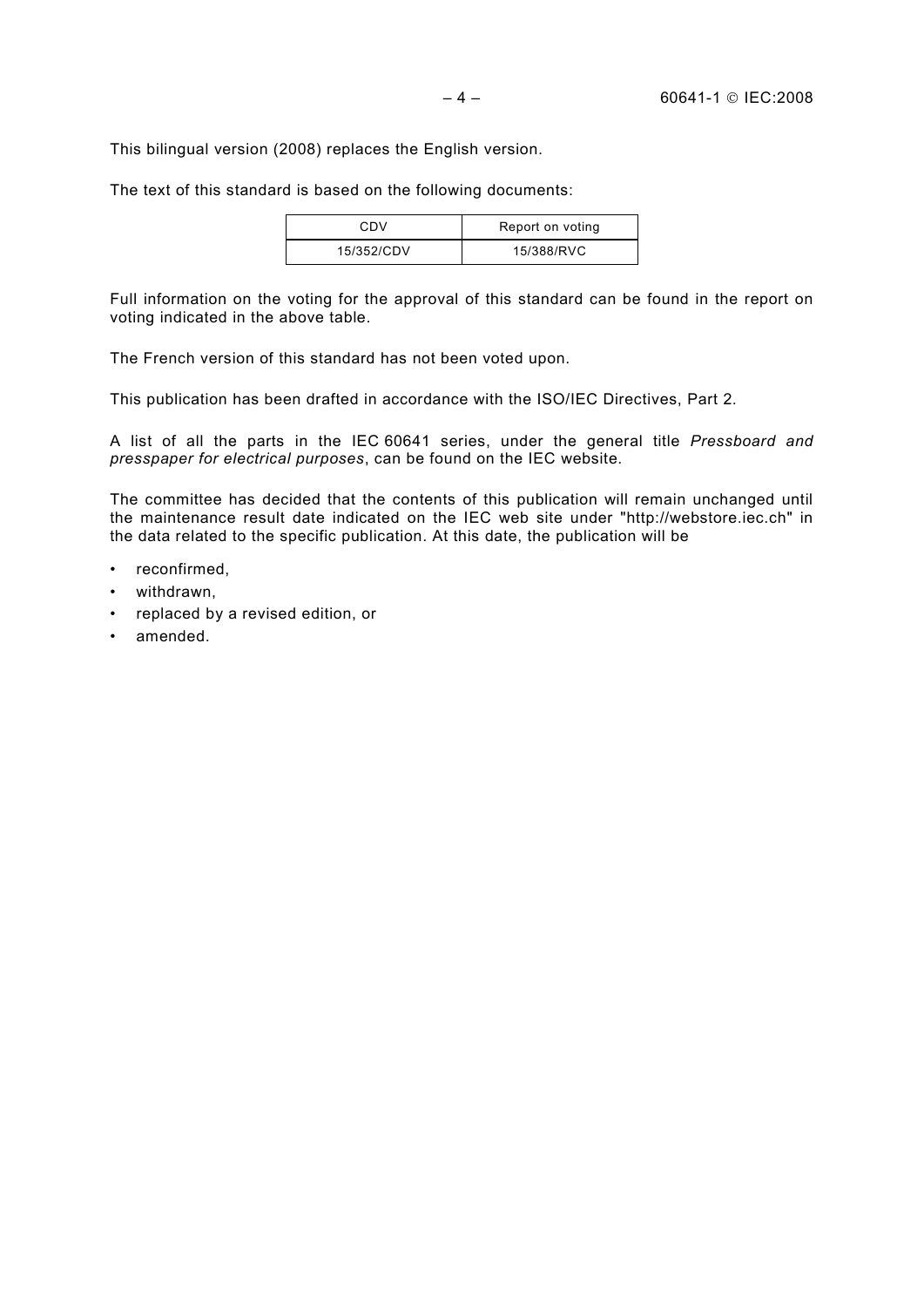## **PRESSBOARD AND PRESSPAPER FOR ELECTRICAL PURPOSES –**

## **Part 1: Definitions and general requirements**

### <span id="page-4-0"></span>**1 Scope**

This part of IEC 60641 contains definitions related to a classification of, and the general requirements to be fulfilled by, pressboard and presspaper for electrical purposes.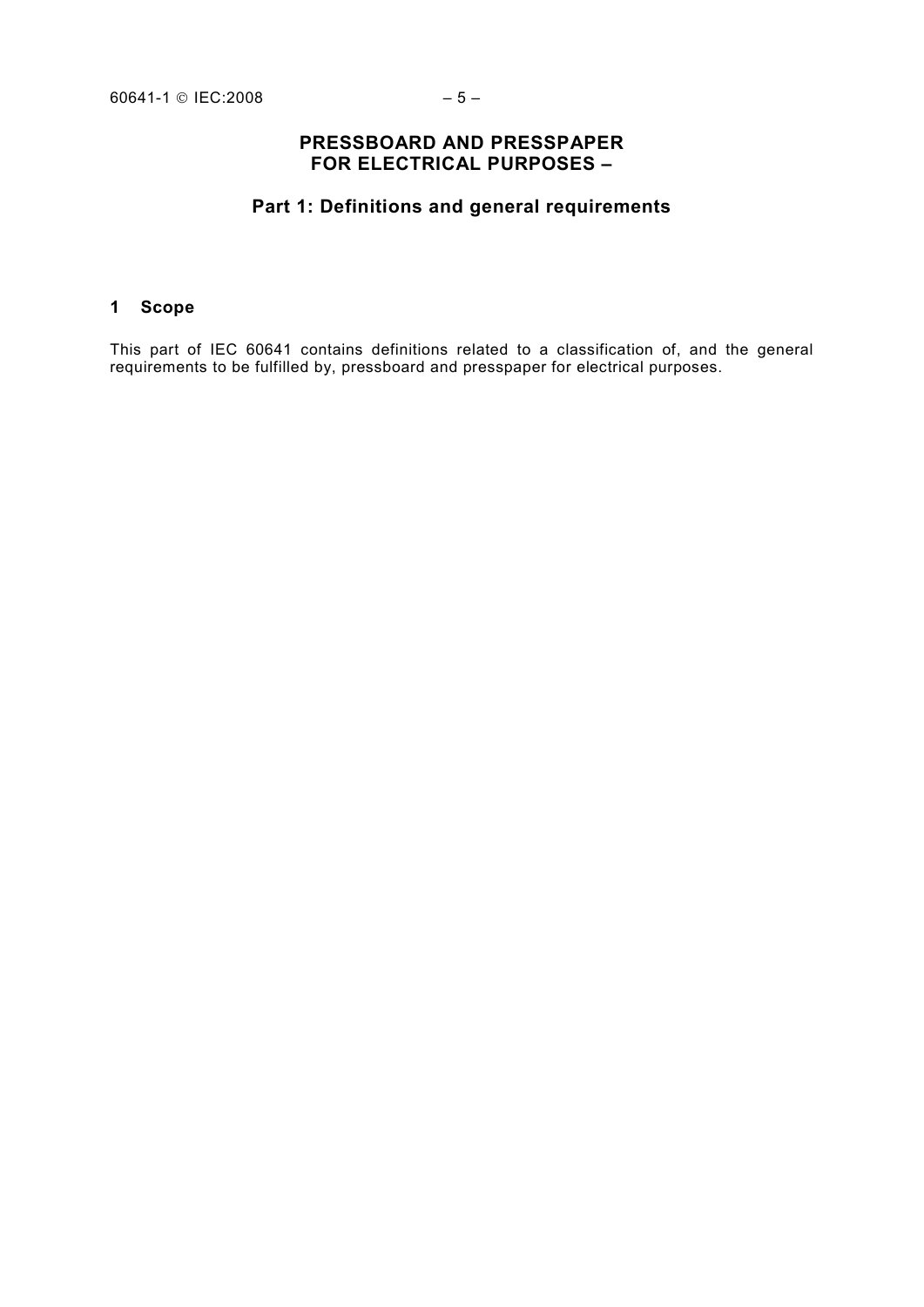## SOMMAIRE

|--|

| $2^{\circ}$    |     |  |  |
|----------------|-----|--|--|
| 3              |     |  |  |
| $\overline{4}$ |     |  |  |
|                |     |  |  |
|                | 42  |  |  |
|                | 4.3 |  |  |
| 5              |     |  |  |
| 6              |     |  |  |
|                |     |  |  |
|                |     |  |  |
|                |     |  |  |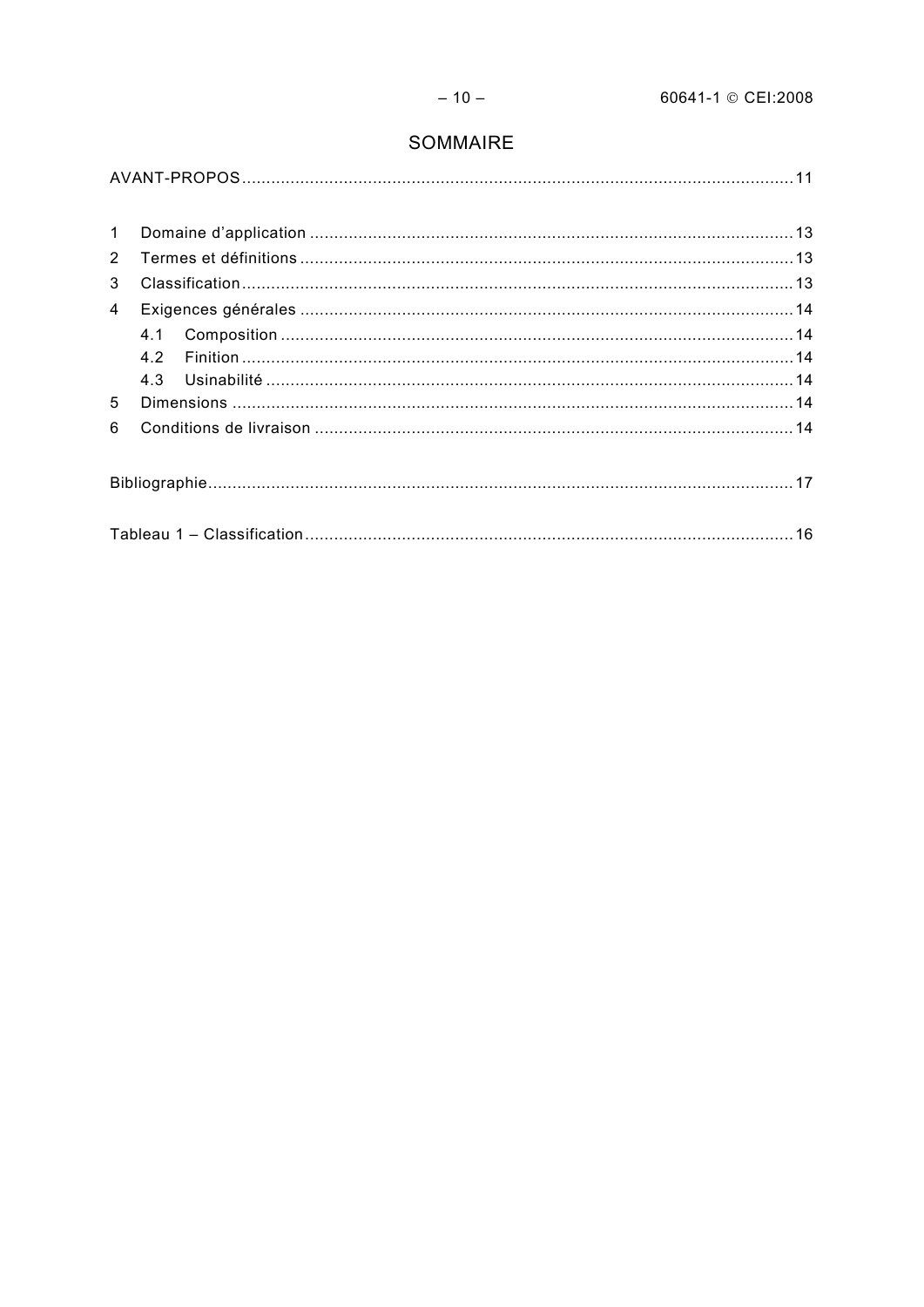## <span id="page-6-0"></span>COMMISSION ÉLECTROTECHNIQUE INTERNATIONALE  $\frac{1}{2}$  ,  $\frac{1}{2}$  ,  $\frac{1}{2}$  ,  $\frac{1}{2}$  ,  $\frac{1}{2}$  ,  $\frac{1}{2}$

## **CARTON COMPRIMÉ ET PAPIER COMPRIMÉ À USAGES ÉLECTRIQUES –**

#### **Partie 1: Définitions et exigences générales**

#### AVANT-PROPOS

- 1) La Commission Electrotechnique Internationale (CEI) est une organisation mondiale de normalisation composée de l'ensemble des comités électrotechniques nationaux (Comités nationaux de la CEI). La CEI a pour objet de favoriser la coopération internationale pour toutes les questions de normalisation dans les domaines de l'électricité et de l'électronique. A cet effet, la CEI – entre autres activités – publie des Normes internationales, des Spécifications techniques, des Rapports techniques, des Spécifications accessibles au public (PAS) et des Guides (ci-après dénommés "Publication(s) de la CEI"). Leur élaboration est confiée à des comités d'études, aux travaux desquels tout Comité national intéressé par le sujet traité peut participer. Les organisations internationales, gouvernementales et non gouvernementales, en liaison avec la CEI, participent également aux travaux. La CEI collabore étroitement avec l'Organisation Internationale de Normalisation (ISO), selon des conditions fixées par accord entre les deux organisations.
- 2) Les décisions ou accords officiels de la CEI concernant les questions techniques représentent, dans la mesure du possible, un accord international sur les sujets étudiés, étant donné que les Comités nationaux de la CEI intéressés sont représentés dans chaque comité d'études.
- 3) Les Publications de la CEI se présentent sous la forme de recommandations internationales et sont agréées comme telles par les Comités nationaux de la CEI. Tous les efforts raisonnables sont entrepris afin que la CEI s'assure de l'exactitude du contenu technique de ses publications; la CEI ne peut pas être tenue responsable de l'éventuelle mauvaise utilisation ou interprétation qui en est faite par un quelconque utilisateur final.
- 4) Dans le but d'encourager l'uniformité internationale, les Comités nationaux de la CEI s'engagent, dans toute la mesure possible, à appliquer de façon transparente les Publications de la CEI dans leurs publications nationales et régionales. Toutes divergences entre toutes Publications de la CEI et toutes publications nationales ou régionales correspondantes doivent être indiquées en termes clairs dans ces dernières.
- 5) La CEI n'a prévu aucune procédure de marquage valant indication d'approbation et n'engage pas sa responsabilité pour les équipements déclarés conformes à une de ses Publications.
- 6) Tous les utilisateurs doivent s'assurer qu'ils sont en possession de la dernière édition de cette publication.
- 7) Aucune responsabilité ne doit être imputée à la CEI, à ses administrateurs, employés, auxiliaires ou mandataires, y compris ses experts particuliers et les membres de ses comités d'études et des Comités nationaux de la CEI, pour tout préjudice causé en cas de dommages corporels et matériels, ou de tout autre dommage de quelque nature que ce soit, directe ou indirecte, ou pour supporter les coûts (y compris les frais de justice) et les dépenses découlant de la publication ou de l'utilisation de cette Publication de la CEI ou de toute autre Publication de la CEI, ou au crédit qui lui est accordé.
- 8) L'attention est attirée sur les références normatives citées dans cette publication. L'utilisation de publications référencées est obligatoire pour une application correcte de la présente publication.
- 9) L'attention est attirée sur le fait que certains des éléments de la présente Publication de la CEI peuvent faire l'objet de droits de propriété intellectuelle ou de droits analogues. La CEI ne saurait être tenue pour responsable de ne pas avoir identifié de tels droits de propriété et de ne pas avoir signalé leur existence.

La Norme internationale CEI 60641-1 a été établie par le comité d'études 15 de la CEI: Matériaux isolants électriques solides.

Cette deuxième édition annule et remplace la première édition publiée en 1979 et son amendement 1 (1993). Elle constitue une révision technique.

Les principales modifications par rapport à l'édition précédente sont indiquées ci-dessous:

- le type de finition de surface ne doit plus être spécifié dans la norme;
- les épaisseurs nominales fixes ont été remplacées par des épaisseurs préférentielles;
- les types B.6 et P.6 ont été remplacés mais les désignations ont été conservées;
- les types B.7 et P.7 ont été supprimés.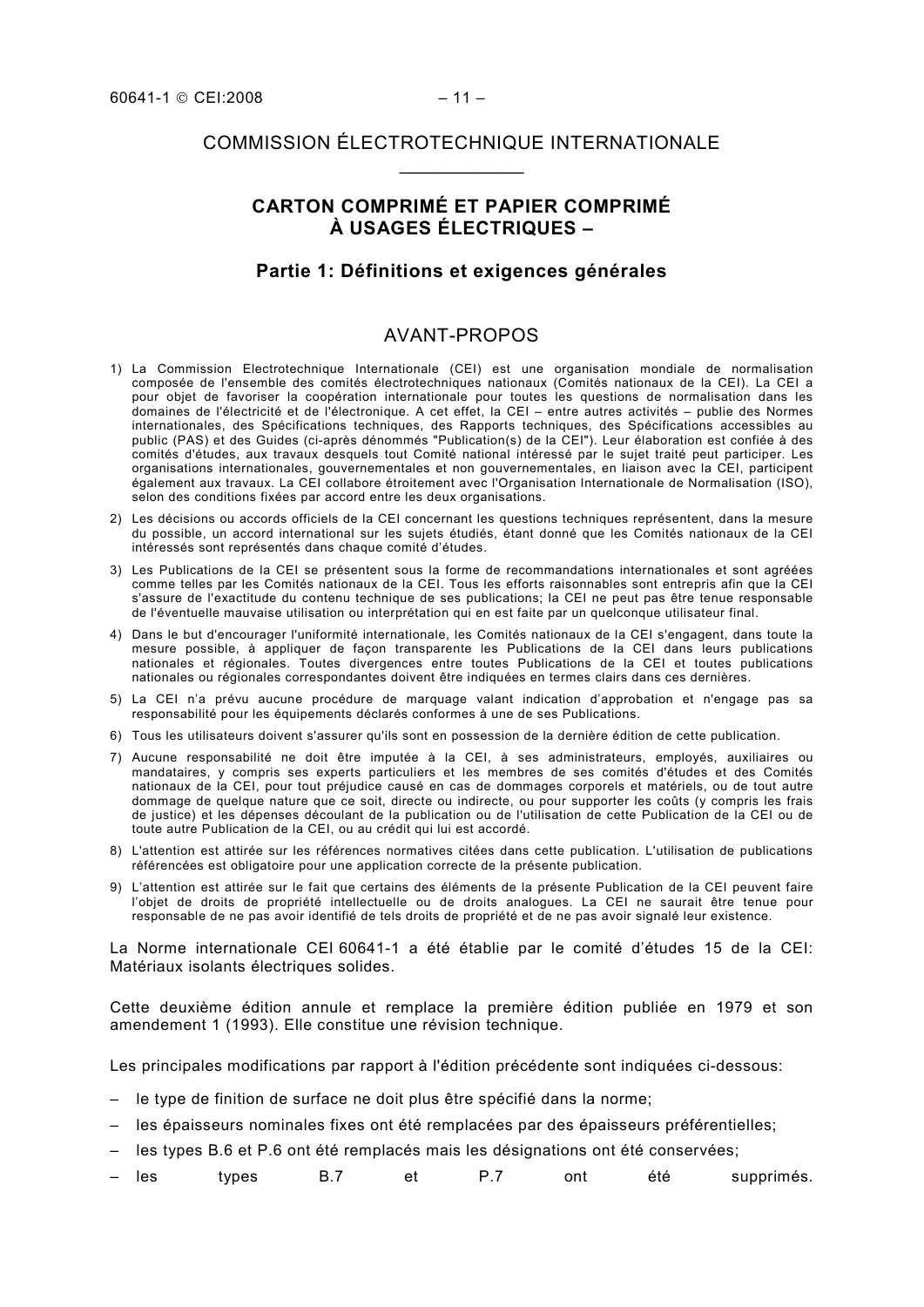Cette version bilingue (2008) remplace la version monolingue anglaise.

Le texte anglais de cette norme est issu des documents 15/352/CDV et 15/388/RVC.

Le rapport de vote 15/388/RVC donne toute information sur le vote ayant abouti à l'approbation de cette norme.

La version française de cette norme n'a pas été soumise au vote.

Cette publication a été rédigée selon les Directives ISO/CEI, Partie 2.

Une liste de toutes les parties de la série CEI 60641, présentée sous le titre général *Carton comprimé et papier comprimé à usages électriques*, peut être consultée sur le site web de la CEI.

Le comité a décidé que le contenu de cette publication ne sera pas modifié avant la date de maintenance indiquée sur le site web de la CEI sous "http://webstore.iec.ch" dans les données relatives à la publication recherchée. A cette date, la publication sera

- reconduite,
- supprimée,
- remplacée par une édition révisée, ou
- amendée.